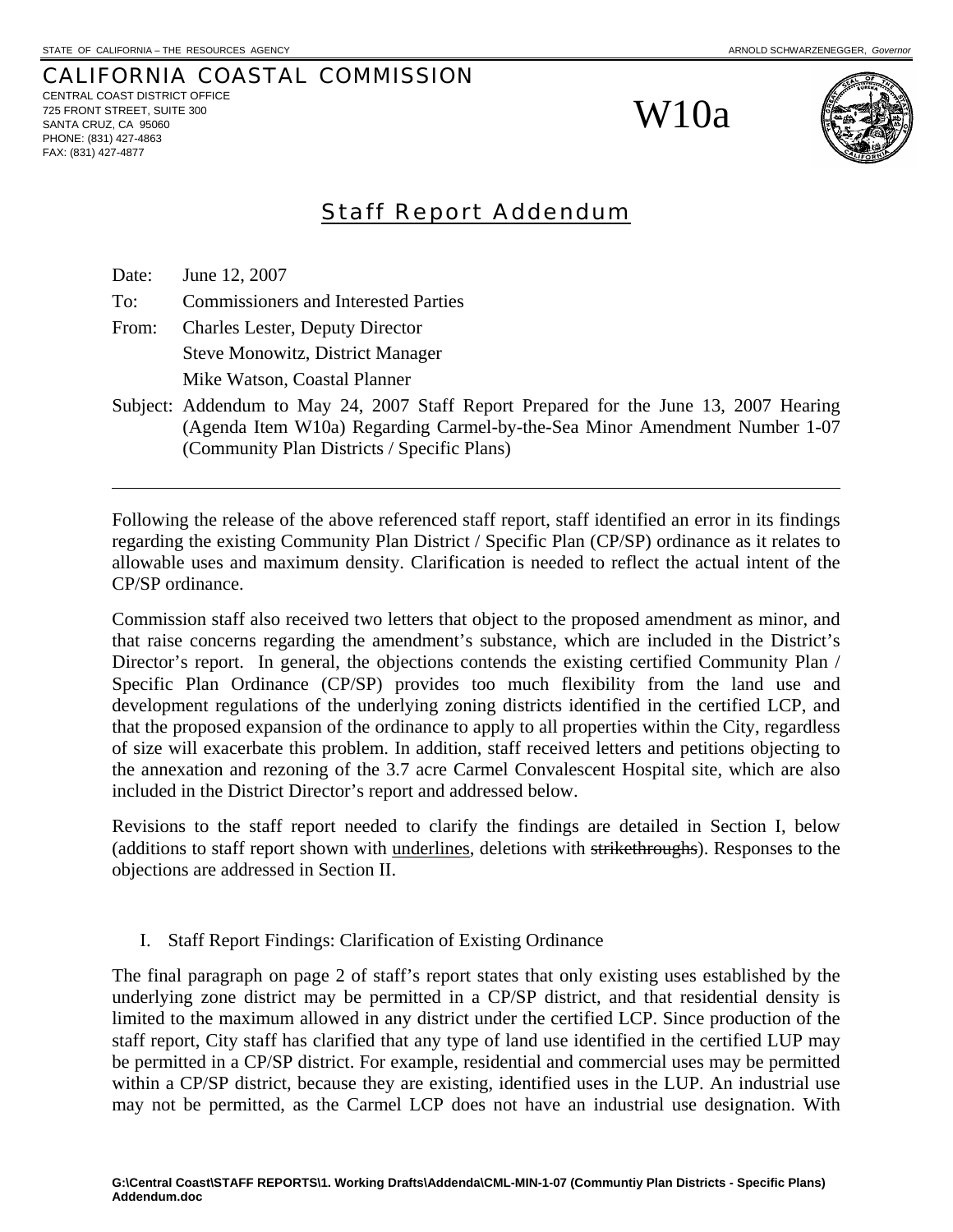**Staff Report Addendum June 13, 2007 Agenda Item W10a CML-MIN-1-07 (Community Plan Districts/Specific Plans) Page 2** 

respect to density, the City has clarified that the maximum allowed density is limited to the maximum allowed under any district in the certified LUP. For example, the City's multi-family designation allows for 33 units per acre (44 units when affordable housing is provided). Thus, the maximum allowed density for any CP/SP district involving residential development would be 33 units per acre, and 44 units per acre if affordable housing is provided. Accordingly, staff recommends the following changes to the staff report findings:

# **Revise the 4th Paragraph on Page 2 as follows:**

The proposed removal of the 60,000 square foot minimum will not, in and of itself, result in a change in the location, density, or intensity of use of the underlying district. The regulations contained in the CP/SP ordinance stipulate that only existing uses established by the underlying zone district certified LUP may be permitted in a CP/SP district. Residential density is similarly limited to the maximum allowed in any district under the current General Plan / Coastal Land Use Plan standards. The proposed amendment only affects the procedural requirements and criteria for establishing CP/SP districts. Each individual Community Plan District / Specific Plan proposal is subject to Commission consistency review, and ultimately approval and certification of an amendment to Carmel's certified LCP, at which time substantive changes to existing LCP development standards associated with the CP/SP proposal will be reviewed.

# II. Responses to Objections Received on Proposed Minor Amendment

Staff received two letters that object to the classification of the amendment as minor and that oppose the ordinance because it allows deviations from existing land use and development standards of the LCP. The letters also suggest that the ordinance is confusing and unclear on how CP/SP plans may be initiated or justified.

As detailed by the staff report, minor amendments are changes in wording which make the use as designated in the zoning ordinances or other implementing actions more specific and which do not change the kind, location, intensity, or density of use. As submitted, the proposed amendment only affects the procedural requirements and criteria for establishing CP/SP districts by removing existing limitations that allow for Community Plans and Specific Plans only on sites that are over 60,000 square feet in size or have at least ten lots. Each individual Community Plan District / Specific Plan must be approved by the City and the Coastal Commission via the LCP amendment process, at which time any change in the land use and density allowed by the baseline zoning district associated with the CP/SP proposal will be reviewed for consistency with the standards of the certified Land Use Plan. Changes in the procedural requirements and criteria for establishing CP/SP districts will not, in and of themselves, result in a change in location, intensity, or density of use. Furthermore, the proposed amendment provides additional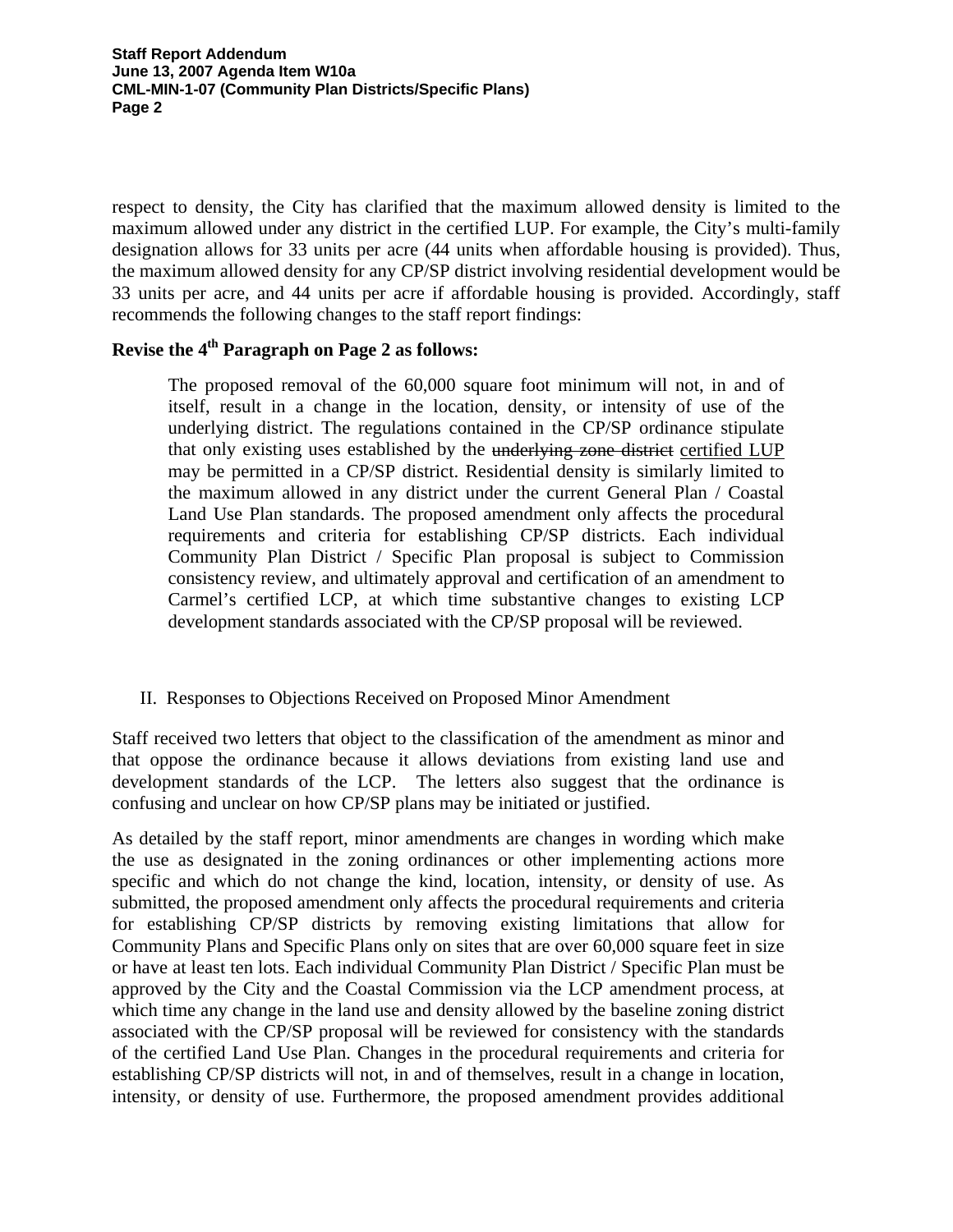#### **Staff Report Addendum June 13, 2007 Agenda Item W10a CML-MIN-1-07 (Community Plan Districts/Specific Plans) Page 3**

information and clarification regarding the procedural requirements and criteria for establishing CP/SP districts.

With respect to concerns that have been raised regarding the City's proposed annexation of the Carmel Convalescent Hospital, it should be noted that the 3.7 acre site already meets the minimum size criteria  $(> 60,000s.f)$  for establishing a CP/SP district, and the proposed amendment to eliminate this standard will have no effect on whether the site may appropriately be classified as a community plan district if the City is successful in its annexation efforts. If annexed, the LCP will need to be amended to address this site in order for the City to obtain coastal development permit jurisdiction over this area.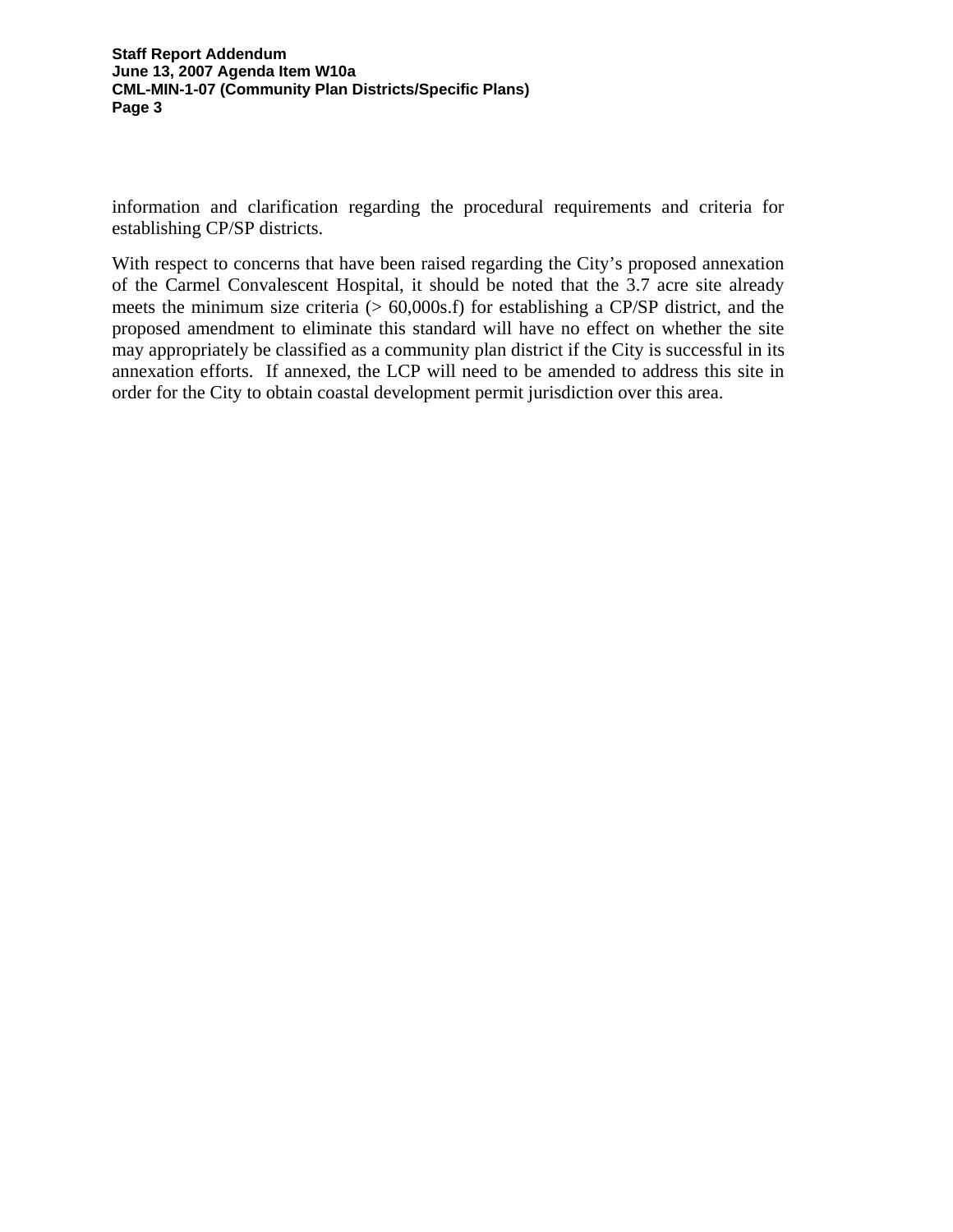#### CALIFORNIA COASTAL COMMISSION CENTRAL COAST DISTRICT OFFICE 725 FRONT STREET, SUITE 300 SANTA CRUZ, CA 95060 PHONE: (831) 427-4863 FAX: (831) 427-4877

# W10a



# PUBLIC NOTICE

**Prepared May 24, 2007 (for June 13, 2007 Hearing)** 

- **To:** Commissioners and Interested Persons
- **From:** Charles Lester, Deputy District Director Steve Monowitz, District Manager Mike Watson, Coastal Planner
- **Subject: City of Carmel-by-the-Sea LCP Minor Amendment Number 1-07 (Community Plan Districts / Specific Plans )** Proposed minor amendment to the City of Carmel-by-the-Sea certified Local Coastal Program to be heard at the Coastal Commission's June 13, 2007 meeting at the Hyatt Vineyard Creek Hotel & Spa (170 Railroad Street) in Santa Rosa.

The City of Carmel-by-the-Sea is requesting that its certified Local Coastal Program (LCP) Implementation Plan (IP/Zoning Ordinance) be amended. This amendment request was filed on May 15, 2007 pursuant to Coastal Act Section 30514(b) and California Code of Regulations (CCR) Sections 13554 and 13555. The proposed amendment would provide additional clarification of procedural requirements for review, approval, and certification of Community Plan Districts and Specific Plans; and eliminate current restrictions on establishing Community Plan Districts and Specific Plans based on lots that are under 60,000 square feet in size.

Based on its review of submitted materials, the Executive Director has determined that the LCP amendment qualifies as a minor amendment. Section 13554(a) of the California Code of Regulations defines minor amendments to certified Implementation Plans (zoning ordinance) as:

changes in wording which make the use as designated in the zoning ordinances, zoning district maps or other implementing actions more specific and which do not change the kind, location, intensity, or density of use and which are found by the Executive Director of the Commission to be consistent with the land use plan as certified by the Commission.

The proposed amendment provides additional clarification on review and processing of Community Plan District /Specific Plan (CP/SP) reclassification proposals. For example, the amendment clarifies that the Planning Commission must make findings of unique site characteristics, common interests, or related topics of special concern that warrant additional planning and site design considerations to address said issues or topics. Additionally, the amendment supplements existing LCP provisions to require that all land use regulations and

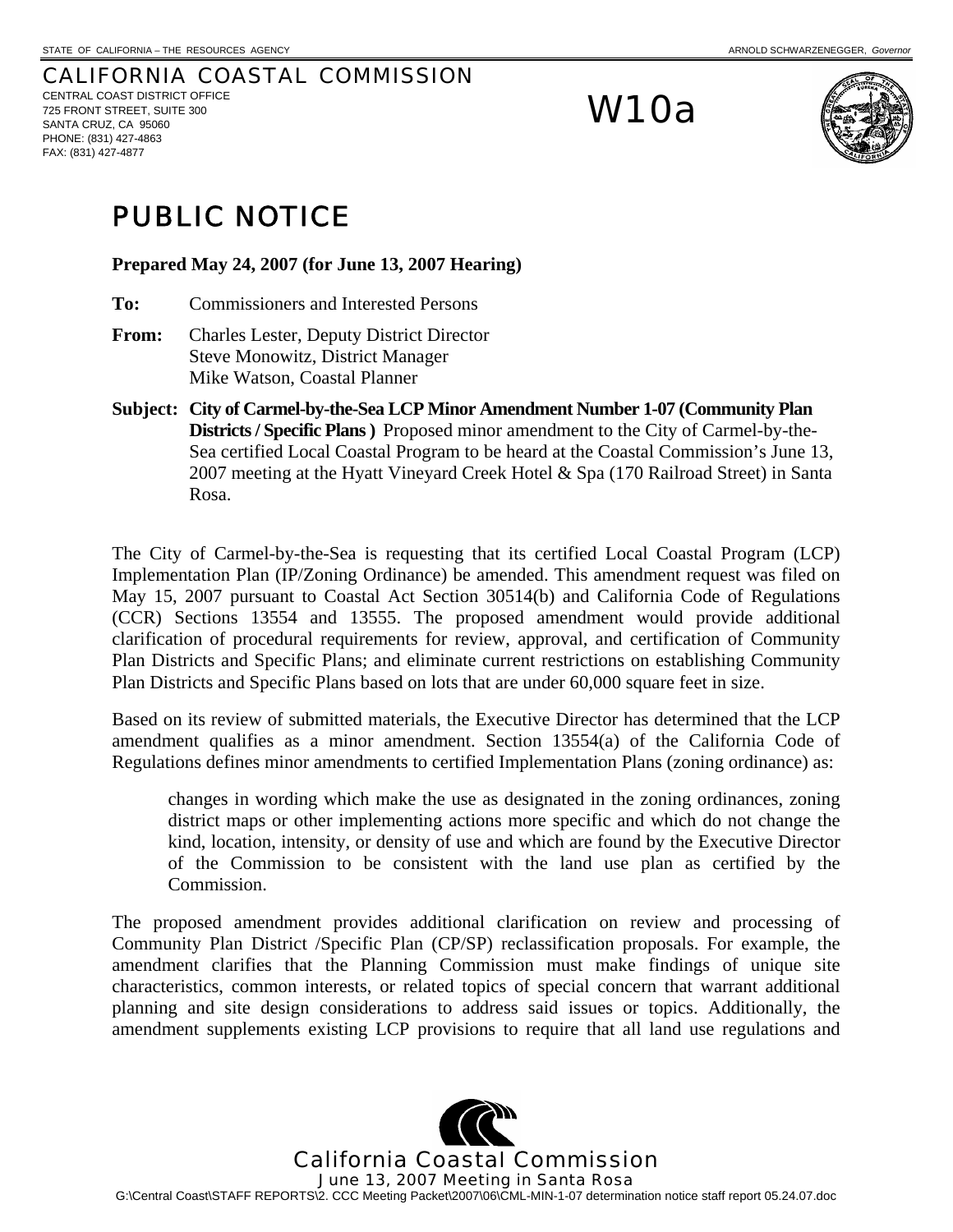development standards proposed for a Community District Plan or Specific Plan be reviewed and approved concurrent with the application for reclassification to a CP/SP overlay district. The amendment further clarifies that each CP/SP district proposal requires Commission approval of an amendment to the certified Implementation Plan. Finally, the amendment clarifies that future amendments to CP/SP districts are subject to the same adoption processes and notification requirements for new CP/SP proposals, which are consistent with Coastal Act regulations for LCP amendments.

The only substantive change proposed by the submitted amendment is the elimination of the existing 60,000 square foot minimum lot size criteria for establishing a Community Plan / Specific Plan District, thereby extending this option to all properties within the City, regardless of size. This change has been proposed because there are few individual properties large enough to qualify for a CP/SP overlay under the existing standard. Most of the residentially zoned City is subdivided into 4,000 square foot lots and thus it would require an area equal to 15 residential lots, nearly one entire City block, to be eligible for reclassification to a CP/SP district. Accordingly, the CP/SP overlay planning guidelines cannot be currently used to address topics of special concern on smaller sites.

The purpose of the CP/SP overlay district is to identify special site characteristics, common interests, and/or related topics of special concern that warrant more specific design review and planning to address these issues (e.g., provision of affordable housing, protection of forest resources, or preservation of cultural and historic resources). The CP/SP overlay district allows for deviation from the land use regulations and physical development standards of the underlying zone district (i.e., setbacks, height, coverage, etc.) to enhance the potential for superior community design compared to that possible under the base district regulations. Approval of a Community Plan District or Specific Plan must be accompanied by a finding of consistency with the adopted policies and guidelines of the Coastal Land Use Plan, and evidence that the deviations from the existing base district regulations are justified by compensating benefits of the Community Plan.

The proposed removal of the 60,000 square foot minimum will not, in and of itself, result in a change in the location, density, or intensity of use of the underlying district. The regulations contained in the CP/SP ordinance stipulate that only existing uses established by the underlying zone district may be permitted in a CP/SP district. Residential density is similarly limited to the maximum allowed in any district under the current General Plan / Coastal Land Use Plan standards. The proposed amendment only affects the procedural requirements and criteria for establishing CP/SP districts. Each individual Community Plan District / Specific Plan proposal is subject to Commission consistency review, and ultimately approval and certification of an amendment to Carmel's certified LCP, at which time substantive changes to existing LCP development standards associated with the CP/SP proposal will be reviewed.

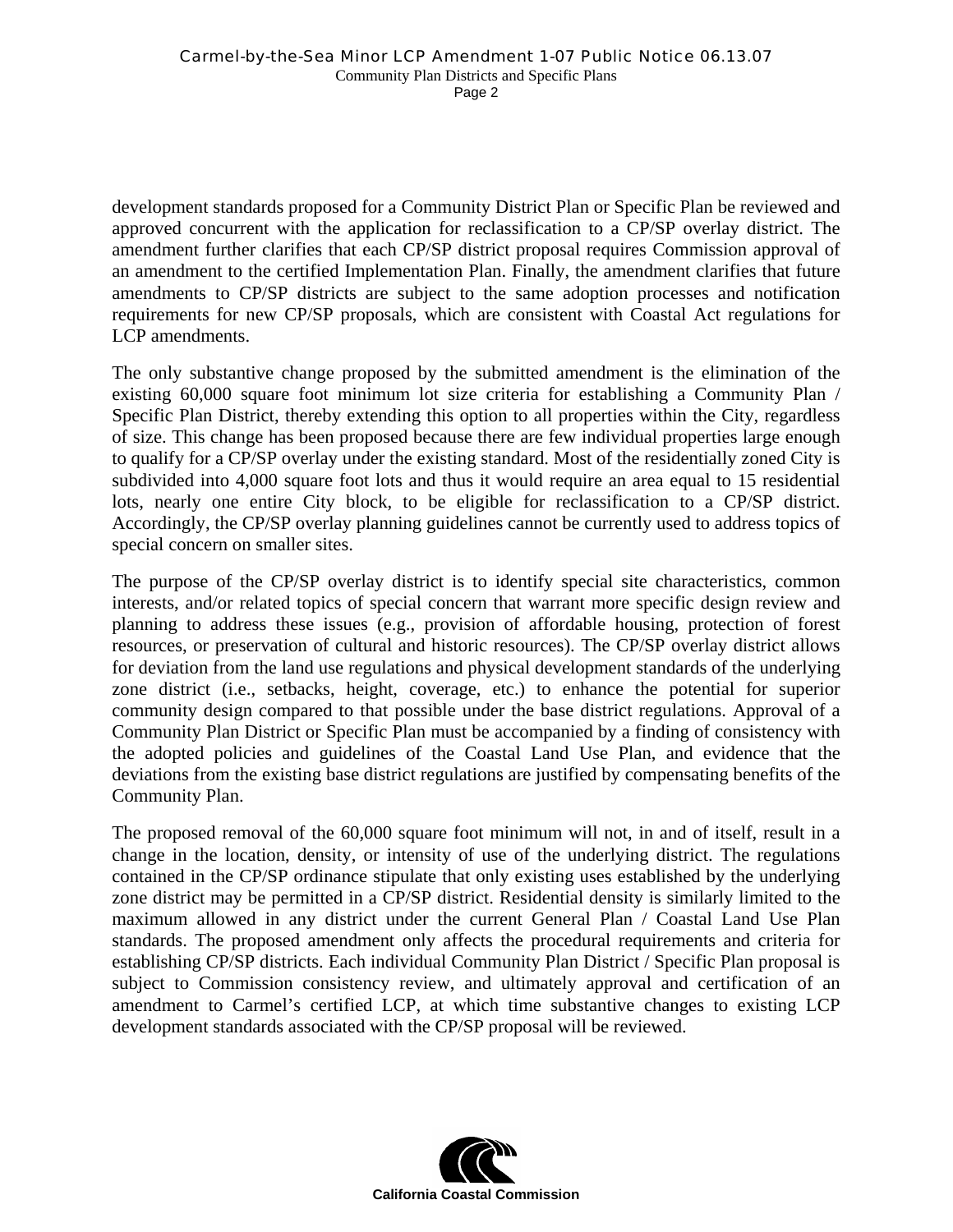Page 3

The purpose of this notice is to advise interested parties of the Executive Director's determination (pursuant to CCR Section 13555) that the proposed amendment is minor as defined in CCR Section 13554 because it clarifies LCP terminology and does not conflict with Chapter 3 of the Coastal Act or any other policy in the City's certified Land Use Plan (CCR Section 13554(d)(3)).

Pursuant to CCR Section 13555, the Executive Director will report this determination to the Coastal Commission at its June 13, 2007 meeting at the Hyatt Vineyard Creek Hotel & Spa located at 170 Railroad Street in Santa Rosa. The Executive Director will also report any objections to the determination that are received within ten working days of posting of this notice. The proposed minor amendment will be deemed approved and will become effective immediately unless one-third of the appointed members of the Commission request that it be processed as a major LCP amendment (CCR Section 13555(a)).

If you have any questions or need additional information regarding the proposed LCP amendment or the Commission procedures, please contact Mike Watson in the Coastal Commission's Central Coast District Office in Santa Cruz at the address or phone number listed above. If you wish to register an objection to the proposed minor LCP amendment, please do so by June 4, 2005.

# **Attachments:**

Exhibit A: Proposed Text of the City of Carmel-by-the-Sea LCP Amendment for Community Plan Districts / Specific Plans

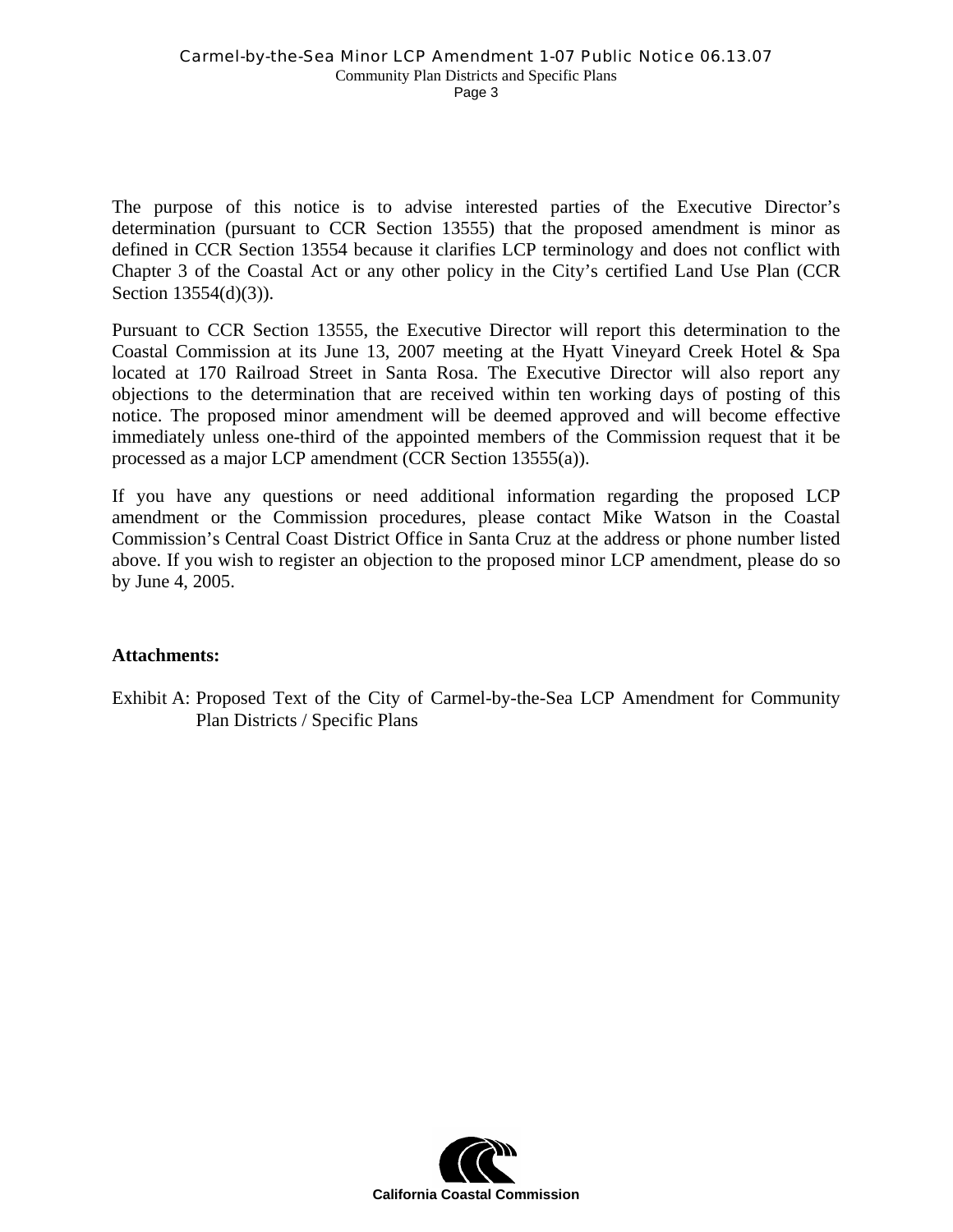# Chapter 17.22 **COMMUNITY PLAN DISTRICTS AND SPECIFIC PLANS<sup>1</sup>**

Sections:

17.22.010 Purposes.

17.22.020 Land Use Regulations.

17.22.030 Development Regulations.

17.22.040 Procedure.

17.22.050 Planning Commission and City Council Action.

17.22.060 Status of Community Plan.

17.22.070 Zoning Map Designator.

#### 17.22.010 Purposes.

In addition to the general purposes listed in Chapter 17.04 CMC, Zoning Districts Established, the specific purposes of the Community Plan (CP) overlay districts are to:

- Establish a procedure for the conservation and development of defined  $A_{\cdot}$ planning areas within the City.
- $\mathbf{B}$ . Ensure orderly and thorough planning and review procedures that will result in quality design and conservation of Carmel's natural, cultural and historic resources.
- C. Encourage conservation and improvement of community facilities, trees and open space.
- D. Encourage coordinated, compatible infill development and affordable housing on sites that might otherwise be developed in unrelated increments to the detriment of surrounding neighborhoods.

The City has prepared Community Plans for specific areas of the City. The CP overlay district provides a mechanism for administering these plans by requiring that all new construction, alterations and additions conform to the policies and standards contained within these plans following adoption by the City. The term "Community Plan (CP)" includes Specific Plans as established by California Government Code Section 65450 et seq. as well as neighborhood plans and conservation plans. As used in this Chapter, the term Community Plan (CP) includes all of these variations. (Ord. 2004-02  $\S$  1, 2004; Ord. 2004-01  $\S$  1, 2004).

#### 17.22.020 Land Use Regulations.

**Exhibit A Text of Amendment** Page 1 of 5 **CML-MIN-1-07**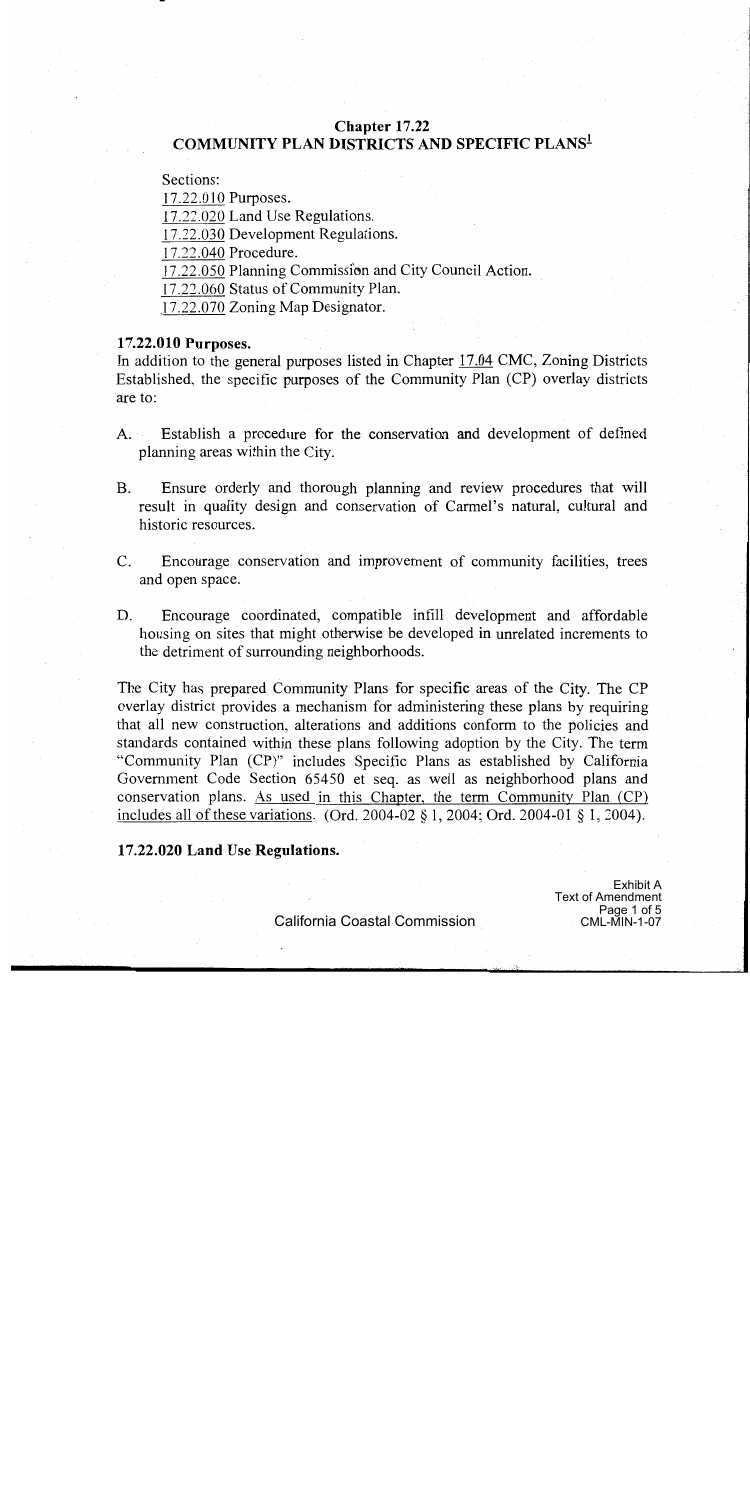No use other than an existing use shall be permitted in a CP district except in accord with an approved Community Plan (CP). Any permitted or conditional use authorized by this title may be included in an approved Community Plan (CP); provided, that use is consistent with the General Plan land use designation(s) for land within the CP district. (Ord. 2004-02 § 1, 2004; Ord. 2004-01 § 1, 2004).

#### 17.22.030 Development Regulations.

- A. Residential Unit Density. The total number of dwelling units in a Community Plan (CP) shall not exceed the maximum density permitted in any district by the General Plan/Coastal Plan Land Use Plan (LUP) for the total area allocated to residential use.
- B. Other Regulations. All regulations prescribed by this title apply, except as may be modified by an approved Community Plan (CP). (Ord. 2004-02  $\S$  1, 2004; Ord. 2004-01 § 1, 2004).

#### 17.22.040 Procedure.

- A. Initiation. Rezoning to a Community Plan (CP) district may be initiated by City staff, the Planning Commission or the City Council.
- B. Minimum Area. The minimum area of a CP district shall be 60,000 square feet or 10 lots. Establishment of any Community Planning area shall require adoption of a finding that special buildings, streetscapes, neighborhood open space areas or site characteristics exist and justify including such land within a Community Plan (CP).

Findings Required to Define Boundary. Establishment of any Community Planning area shall require adoption of a finding by the Planning Commission that:

- 1. Special buildings, streetscapes, neighborhood open space areas or site characteristics exist and justify including such land within a Community Plan (CP), or
- 2. Various public and/or private properties, whether contiguous or not, share a common interest or are related by a topic of special concern that justifies establishment of a Community Plan to addresses said topic or interest.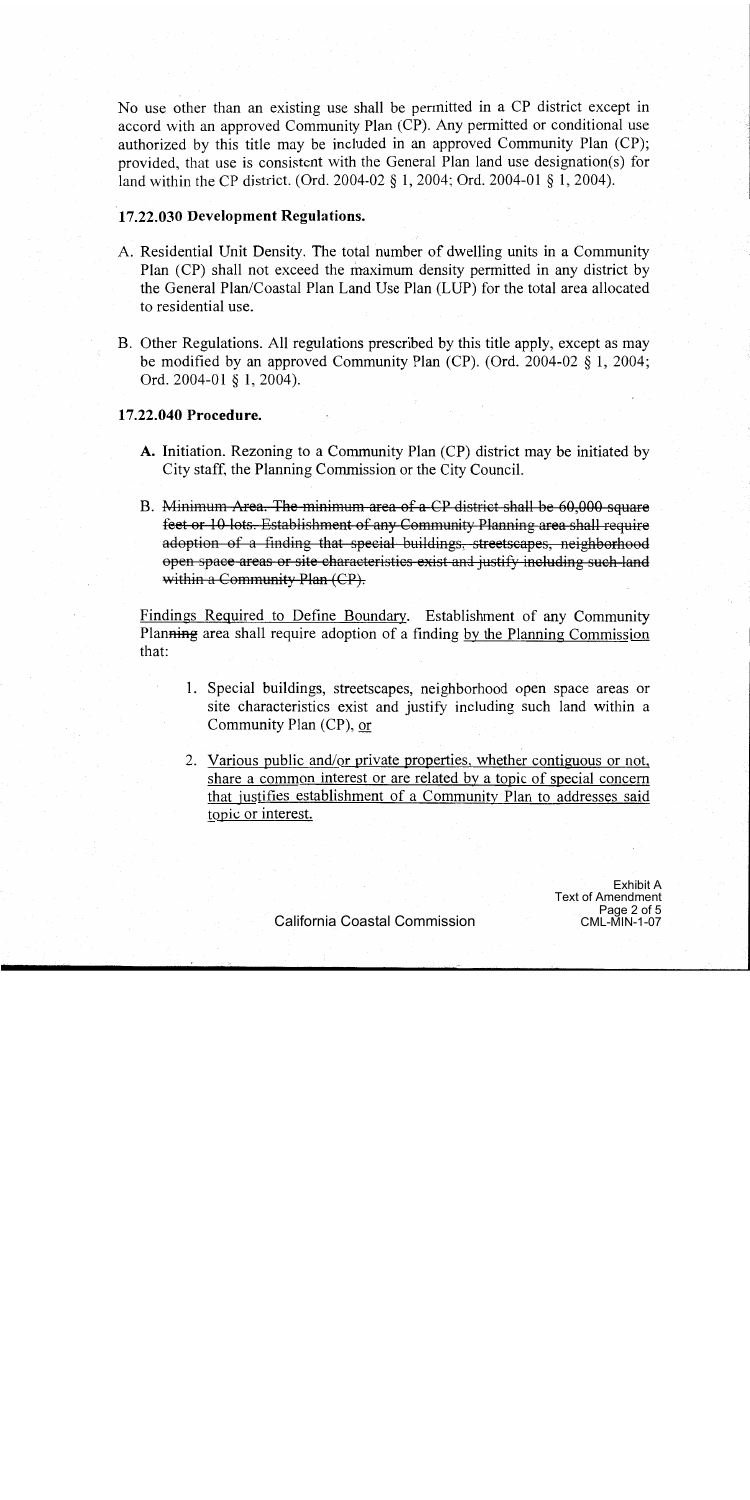- C. Required Plans and Materials. In addition to the information required for a zoning map amendment in Chapter 17.52 CMC, Permit Procedures, an application for CP rezoning shall be accompanied by a draft Community Plan (CP) which will be approved by resolutions at the same time as the adoption of the ordinance establishing the specific CP district. The Community Plan (CP) shall include a text and diagram or diagrams that specify:
	- 1. The purpose of the Community Plan (CP) and the relationship between the Community Plan (CP), the General Plan and Coastal Land Use Plan and the underlying zoning district(s).
	- 2. The distribution, location and extent of the uses of land, including open space, within the area covered by the plan.
	- 3. Standards and criteria by which development will proceed, and standards for conservation, development and utilization of natural and historic resources, where applicable.
	- 4. Any deviations from the land use regulations for the underlying zoning district(s) that establish requirements for permitted, conditional, temporary and accessory uses.
	- 5. Any deviations from development regulations for the underlying zoning district(s) that establish the physical standards for development including, but not limited to setbacks, building heights, building coverage, landscaping and parking.
	- 6. Design criteria for all buildings and structures.
	- 7. Plans or criteria for required facilities, infrastructure or other improvements.
	- 8. If a Community Plan (CP) does not contain sufficient detail to allow for subsequent project construction or site improvements without further discretionary review, the Community Plan (CP) shall identify what additional discretionary review(s) are necessary.
	- 9. Any other studies including environmental review.
- D. Review and Approval. A-The terms and regulations of the proposed Community Plan (CP) shall be reviewed and approved at the same time as consideration of the application for the proposed reclassification to a CP

Exhibit A **Text of Amendment** Page 3 of 5 **CML-MIN-1-07** 

California Coastal Commission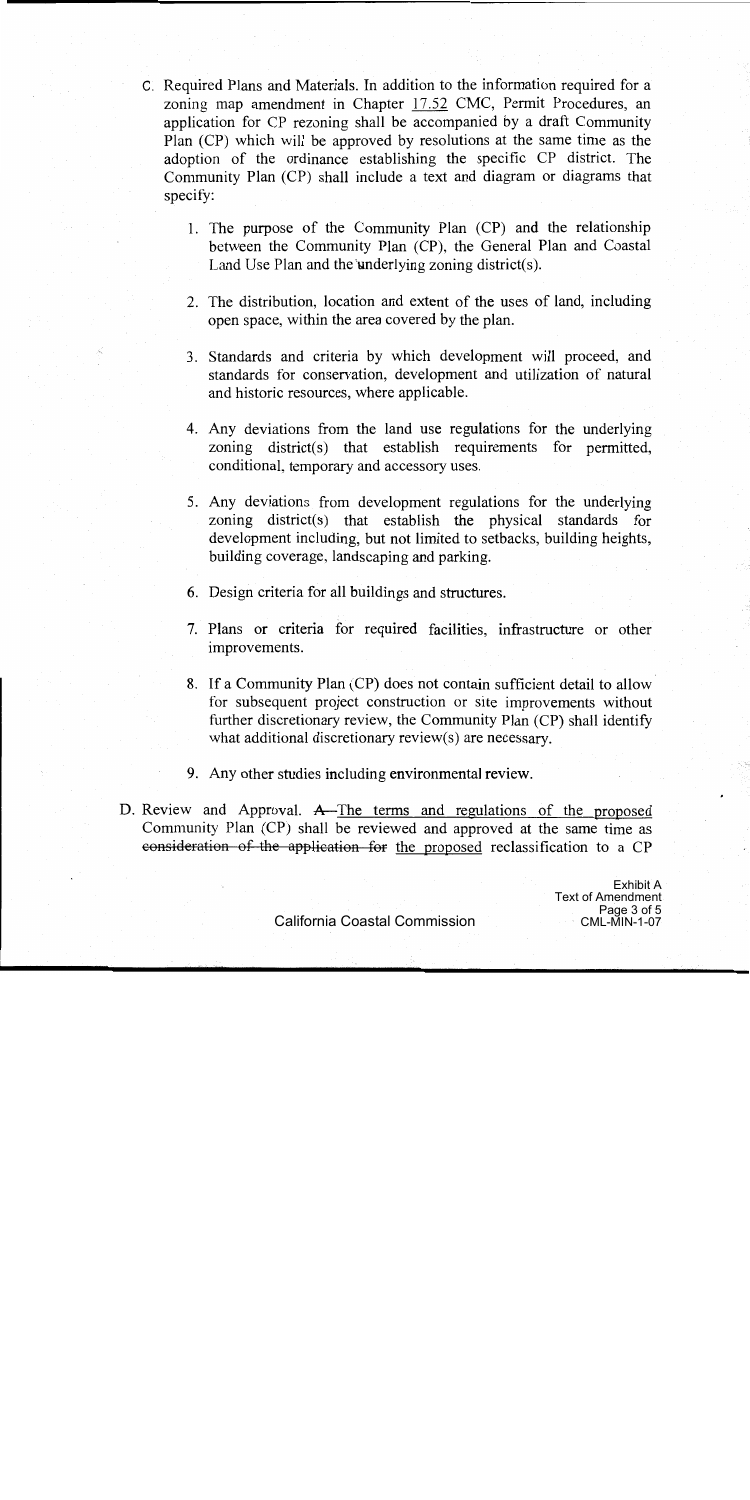district. The Planning Commission shall consider the proposed plan and rezoning at a noticed public hearing and provide the City Council with a recommendation on the proposed plan and rezoning application.

E. Effective Date and Expiration. A Community Plan (CP) is effective 30 days after adoption of the ordinance creating the CP district. (Ord. 2004-02  $\S$  1, 2004; Ord. 2004-01 § 1, 2004).

# 17.22.050 Planning Commission and City Council Action.

The Planning Commission shall consider an application for reclassification to a CP district as prescribed in Chapter 17.62 CMC, Reclassifications and Amendments, and shall, at the same time, consider the proposed Community Plan (CP) accompanying the application. A Commission recommendation to reclassify land to a CP district shall be accompanied by a resolution approving a draft Community Plan (CP).

- A. Planning Commission Action. A recommendation for rezoning to a CP district must be accompanied by a resolution either recommending approval or conditional approval of a Community Plan (CP) and findings that:
	- 1. The Community lan (CP) is consistent with the General Plan, the Local Coastal Land Use Plan, adopted design guidelines, and other applicable policies and is compatible with surrounding development;
	- 2. The Community Plan (CP) will enhance the potential for superior community design in comparison with the development under the base district regulations that would apply if the plan were not approved;
	- 3. Deviations from the existing district regulations are justified by compensating benefits of the Community Plan (CP); and
	- 4. The Community Plan (CP) has been reviewed and recommended for approval or conditional.
- B. City Council Action. After a noticed public hearing, the City Council shall approve, modify, or reject the Planning Commission's recommendation; provided, that a substantive modification not previously considered by the Commission shall be referred to the Commission for a report. Failure of the Planning Commission to report within 40 days after referral or such longer period as may be designated by the Council shall be deemed approval of the proposed modification by the Commission. (Ord.  $2004-02$  § 1, 2004; Ord. 2004-01 § 1, 2004).

**Exhibit A Text of Amendment** Page 4 of 5 **CML-MIN-1-07**